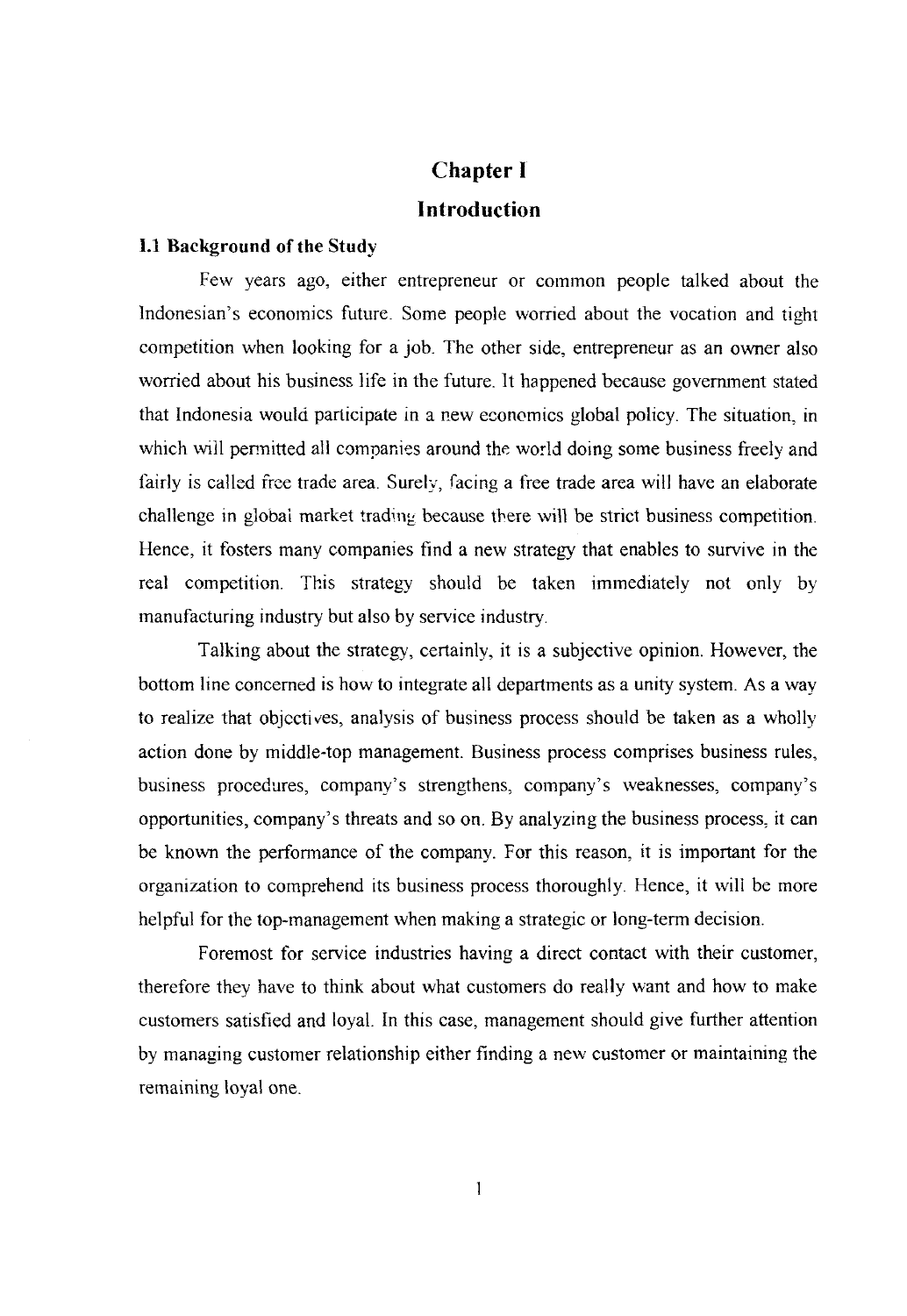"XYZ" Company, a service industry, is a system integrator, concentrates on networking and hardware provider. As a service industry, which almost all of the transaction with the customer always do directly face to face, encourages the company considers how to make a value relation with customer. Because nobody doubts that customer is a worthy value for company and consequently, it needs a strategic planning to increase customer satisfaction and eventually to get the better ROI (Rate of Investment). On the other hand, "XYZ" Company so far does not have database program to facilitate its daily business. Regarding that fact, top management always meet some obstacles either asking summary reports or making a strategic decision.

In fact, creating a good relationship with customer involves complex action because it IS similar to comprehend an unpredicted behavior of the customer. Regarding of that challenge, the research will be conducted.

## **1.2. Statement of the Problem**

The issues that will be discussed are how to analyze and comprehend business process and make customer relationship database program in the "XYZ" Company.

#### **1.3. The Objectives of the Study**

- 1. Analyzing the current business process.
- 2. Giving a solution for the utmost company's problem by creating customer relationship databases as a way to integrate data and as a helpful tool when making summary reports.
- 3. Managing Customer relationship database.